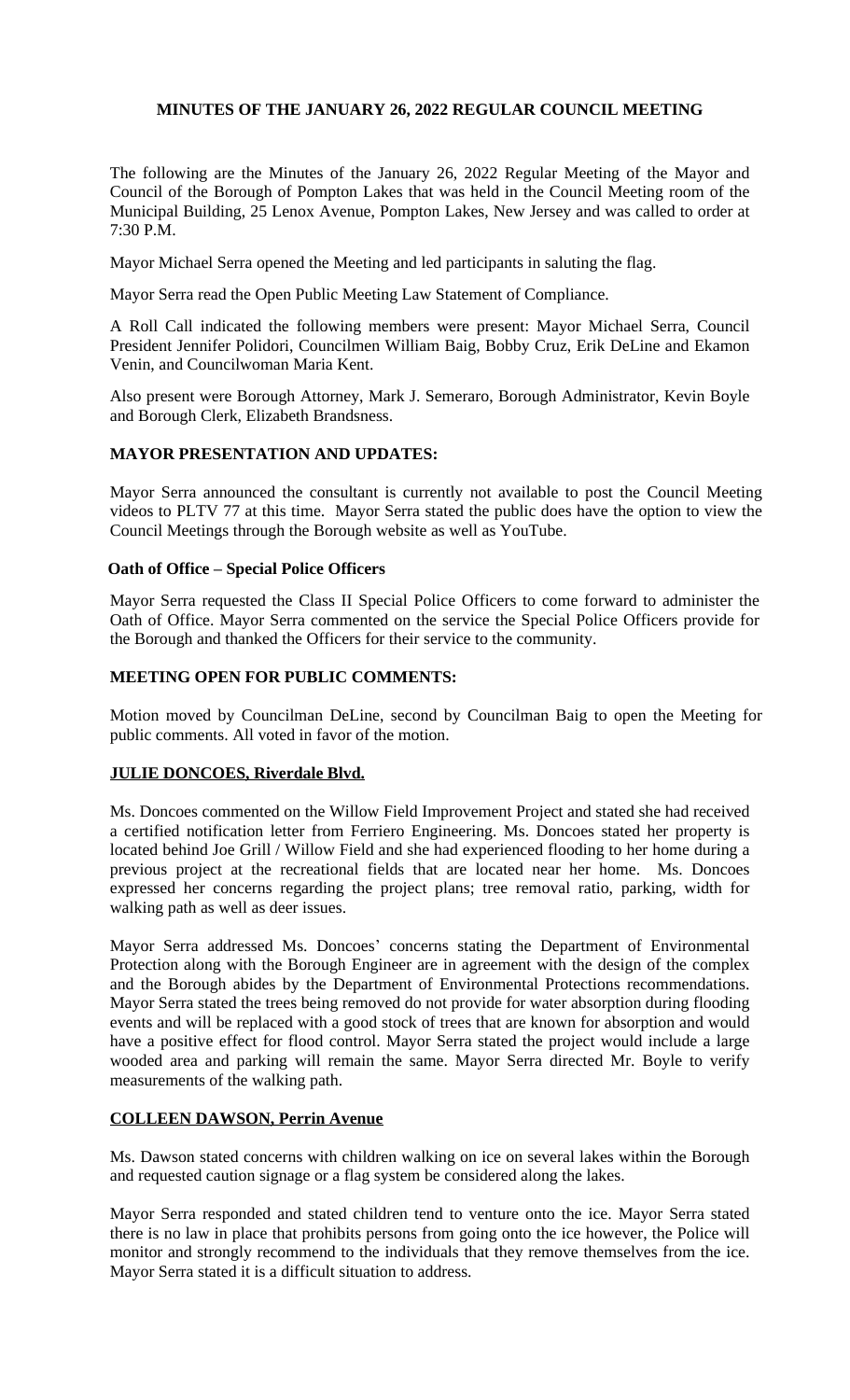Mr. Semeraro, Borough Attorney, stated unfortunately the law is not as common sense oriented as we may want it to be. Mr. Semeraro noted he would reach out to the Joint Insurance Fund for guidance on this issue and would provide their recommendations. Mr. Semeraro commented on insurance coverage and following policy established by the Joint Insurance Fund. Mr. Semeraro assured Ms. Dawson her concerns would be addressed.

Motion moved by Councilman DeLine, second by Councilwoman Polidori to close the Meeting for public comments. All voted in favor of the motion.

### **MINUTES:**

Motion moved by Councilwoman Polidori, second by Councilman DeLine to approve the Regular Meeting Minutes of January 12, 2022. All voted in favor of the motion.

#### **BILL LISTS:**

| <b>Current Fund</b>        | \$6,776,841.54  |
|----------------------------|-----------------|
| Capital Fund               | 252,320.72      |
| <b>Recreation Trust</b>    | 9,054.26        |
| Unemployment               | \$              |
| Dog Trust Account          | 73.20           |
| <b>Other Trust Account</b> | 57,510.00<br>\$ |
| Clerk's Account            | \$              |
| <b>Open Space Trust</b>    | 5,061.50        |

Motion moved by Councilman DeLine, second by Councilman Baig to approve the Bill Lists. All voted in favor of the motion.

### **PETITIONS: None**

#### **CONSENT AGENDA:**

*(No Council Members Required Any Resolutions to Be Pulled from the Consent Agenda for Separate Action)*

**WHEREAS**, the Mayor and Council of the Borough of Pompton Lakes has reviewed the Consent Agenda consisting of various proposed Resolutions, and

**WHEREAS**, the Mayor and Council of the Borough of Pompton Lakes does not desire to remove any Resolutions for individual action from that Agenda, and

**NOW, THEREFORE, BE IT RESOLVED** that the following Resolutions on the Consent Agenda are hereby approved:

#### **RESOLUTION 22-77**

Pursuant to the facts as stated therein, I respectfully request the adoption of the following resolution:

**WHEREAS**, the property owner and Borough reached a settlement of State Tax Court Dockets 009451-2018, 010557-2019, 011043-2020, 009523-2021, and

**WHEREAS**, the settlement reduced the property assessment to \$375,000 for tax years 2018 through 2021 resulting in an over levy of \$9,321.48,

**NOW, THEREFORE, BE IT RESOLVED,** the over levy be rescinded and the proper officers be and they are hereby authorized and directed to refund the over payment.

| <b>Reason:</b> |                  | 1. Duplicate Payment 5. Payment made in error |
|----------------|------------------|-----------------------------------------------|
|                | 2. Appeal State  | 6. NJ Saver Rebate                            |
|                | 3. Vet Allowed   | 7.100% disabled Vet Exemption                 |
|                | . Senior Allowed | 8. Exempt Status                              |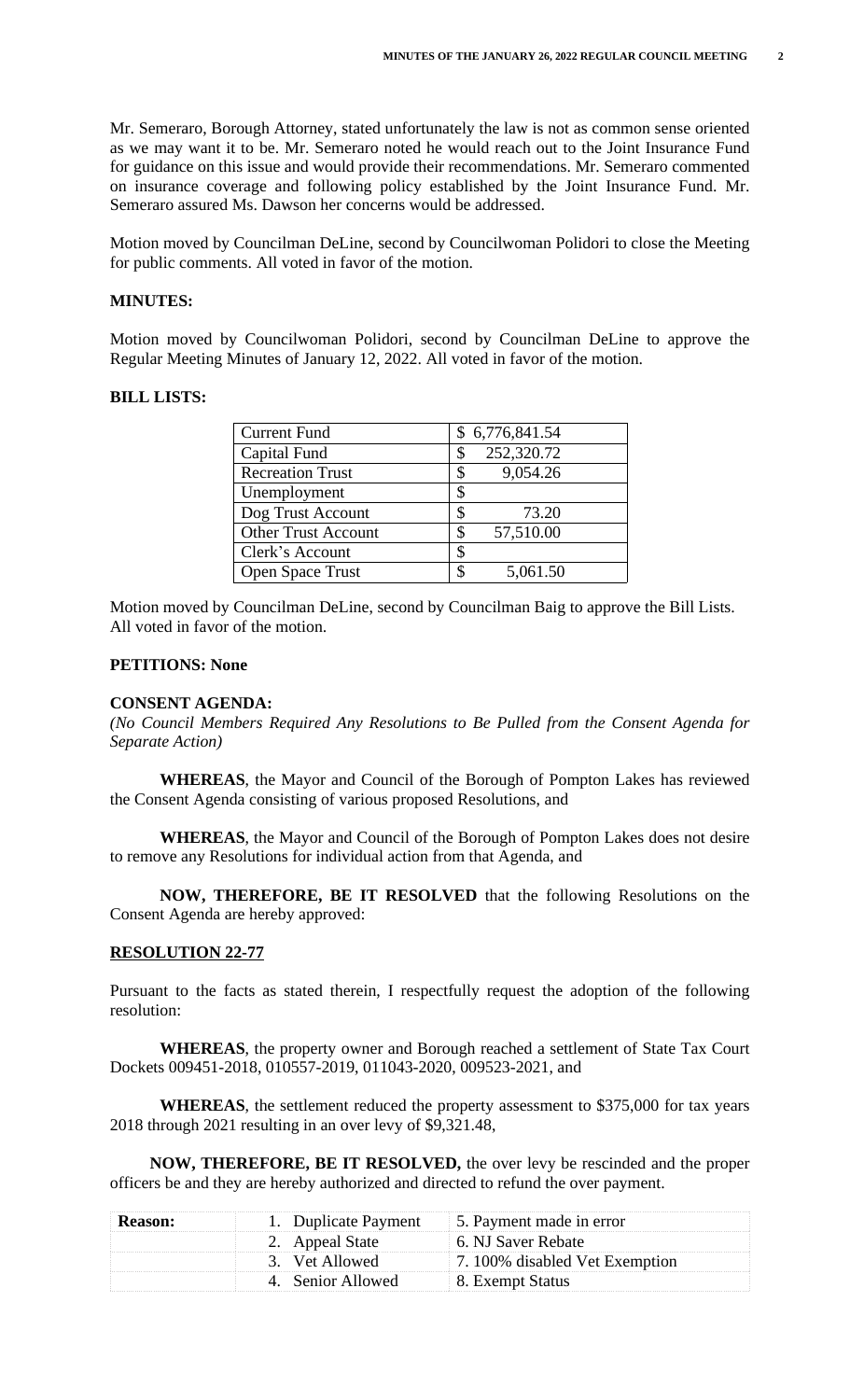9. Homestead Rebate Credit on Borough Property

| <b>BLOCK</b><br>/LOT | <b>NAME</b>                                                                                                  | <b>AMOUNT</b> |           | <b>REASON</b> |  |
|----------------------|--------------------------------------------------------------------------------------------------------------|---------------|-----------|---------------|--|
| 3000/31              | Law Office of Nathan<br>P Wolf LLC and<br>Rothman Realty I LLC<br>673 Morris Avenue<br>Springfield, NJ 07081 | \$9,321.48    | 2018-2021 | 2             |  |
|                      | <b>Resolution Total</b>                                                                                      | \$9,321.48    |           |               |  |

# **RESOLUTION 22-78**

|                  | LC#      | <b>DOS</b> | B/L            | <u>Amount</u> | Pay to the Lien Holder  |
|------------------|----------|------------|----------------|---------------|-------------------------|
|                  |          |            |                |               |                         |
| <b>DZELANDIN</b> | 21-00007 | 10/27/2021 | 9515/2         | 15,457.02     | <b>CHRISTIANA T C/F</b> |
| <b>RIZVAN</b>    |          |            | 314 DAWES      |               | <b>CE1/FIRSTRUST</b>    |
| 314 DAWES        |          |            | <b>HIGHWAY</b> |               | PO BOX 5021             |
| <b>HIGHWAY</b>   |          |            |                |               | PHILADELPHIA, PA        |
| POMPTON LAKES,   |          |            |                |               | 19111-5021              |
| NJ 07442         |          |            |                |               |                         |
|                  |          |            |                |               |                         |
|                  |          |            | <b>PREMIUM</b> | \$47,000.00   |                         |
|                  |          |            |                |               |                         |
|                  |          |            | <b>TOTAL</b>   | \$62,457.02   |                         |

### **RESOLUTION 22-79**

**WHEREAS,** the Borough of Pompton Lakes DPW wishes to purchase a 9-foot Western Snow Plow; and

**WHEREAS,** Van Dine's Four Wheel Drive Center, Inc. was awarded State Contract #T-0085 to provide said equipment; and

**WHEREAS,** the Treasurer has certified funds are available in the Capital Budget account #C-04-55-855-908.

**NOW THEREFORE BE IT RESOLVED** by the Mayor and Clerk of the Borough of Pompton Lakes, County of Passaic, State of New Jersey that a bid be awarded to Van Dine's Four Wheel Drive Center, Inc. for a 9-foot Western Snow Plow under State Contract T-0085 in the amount of \$7,240.02

### **RESOLUTION 22-80**

 **WHEREAS**, the Recycling Enhancement Act, P.L. 2007, Chapter 311, has established a recycling fund from which tonnage grants may be made to municipalities in order to encourage local source separation and recycling programs; and

 **WHEREAS,** there is levied upon the owner operator of every solid waste facility a recycling tax of \$3.00 per ton on all solid waste accepted for disposal or transfer at the solid waste facility; and

 **WHEREAS**, whenever a municipality operates a municipal service system for solid waste collection or provides for regular solid waste collection service under a contract pursuant to the "Local Public Contracts Law" the amount of grant monies received by the municipality shall not be less than the annual amount of recycling tax paid by the municipality except all grant money is received by the municipality shall be expended only for it's recycling program.

 **NOW, THEREFORE, BE IT RESOLVED** by the Mayor and Council of the Borough of Pompton Lakes, County of Passaic, State of NJ that it hereby certifies a submission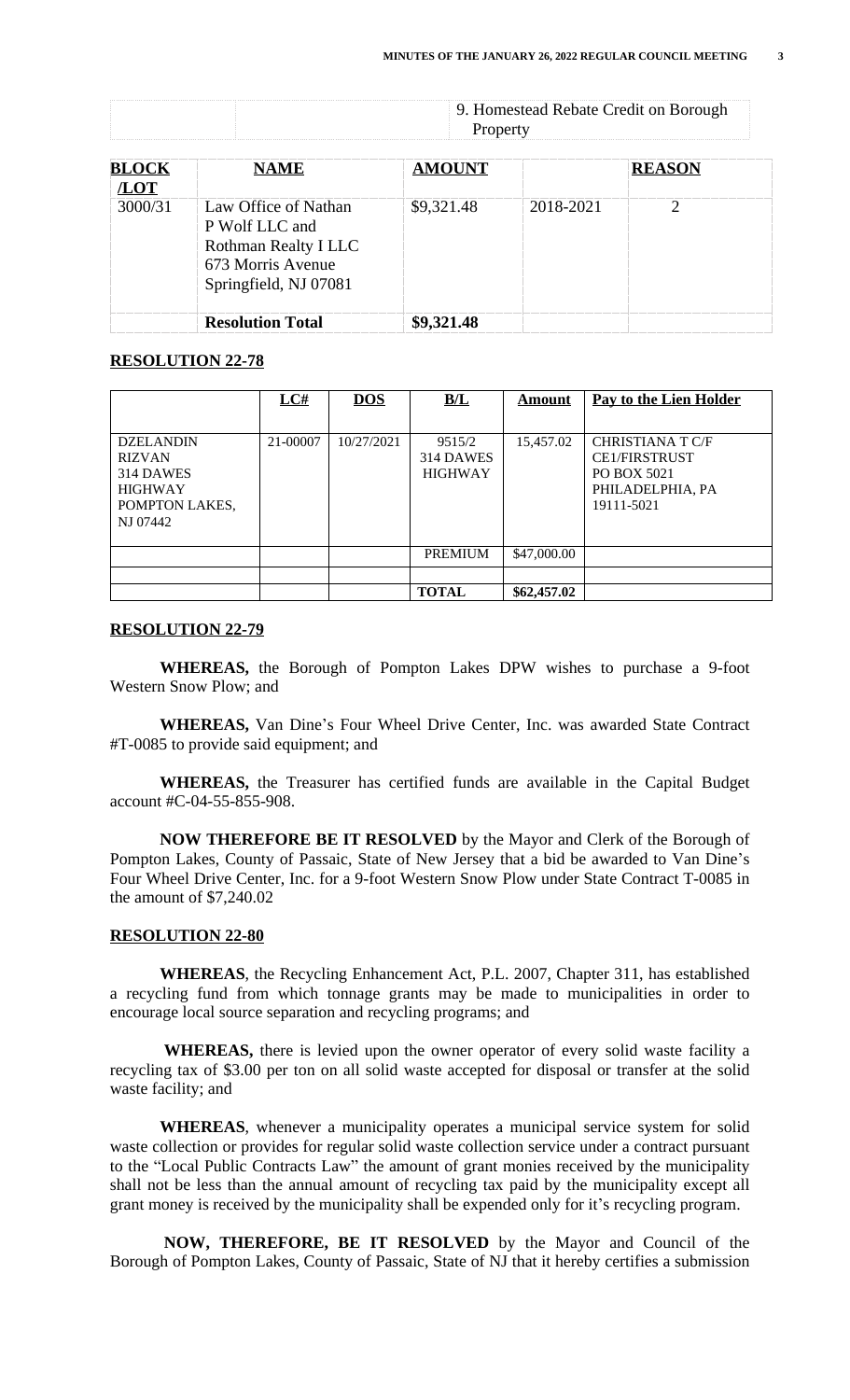of expenditures of taxes paid pursuant to P.L. 2007, Chapter 311, in 2020 in the amount of \$14,501.00.

 **BE IT FURTHER RESOLVED,** that documentation supporting this submission is available at 25 Lenox Avenue, Pompton Lakes, NJ 07442 and maintained for no less than five years from this date.

## **RESOLUTION 22-81**

**WHEREAS,** Dawn Gosson notified the Chief of Police that she would be resigning from her position of assistant records clerk effective January 20, 2022; and

**WHEREAS,** her formal letter dated January 6, 2022 is on file with the Borough.

**NOW, THEREFORE, BE IT RESOLVED** by the Mayor and Council of the Borough of Pompton Lakes, County of Passaic and State of New Jersey that it hereby accepts this letter of resignation and thanks Dawn for her service to the Borough and wishes her well in her future endeavors.

#### **RESOLUTION 21-82**

**WHEREAS,** the Borough of Pompton Lakes undertakes the cleaning of the rivers under permits issued by the N.J.D.E.P.; and

**WHEREAS,** on or about May 6, 2020, the Borough, through its contractor, entered the Wanaque River prior to the allowable time period under the permit; and

**WHEREAS,** the N.J.D.E.P. issued a Notice of Civil Administrative Penalty Assessment of \$12,500; and

**WHEREAS,** the Borough does not dispute the facts and has agreed to a lesser penalty to settle this matter.

**NOW, THEREFORE, BE IT RESOLVED** by the Mayor and Council of the Borough of Pompton Lakes, County of Passaic and State of New Jersey that it hereby approves the settlement agreement attached and authorizes the Borough Administrator to execute the same in the amount of \$9,375.00.

# **SEPARATE ACTION RESOLUTIONS: None**

 **ORDINANCE FOR FIRST READING AND INTRODUCTION: None** (*Ordinances will be presented for second reading and final adoption on ……)*

#### **ORDINANCE FOR SECOND READING AND FINAL ADOPTION:**

*(These Ordinances have been advertised and posted on the Municipal Bulletin Board)*

# **ORDINANCE 22-02**

**AN ORDINANCE AUTHORIZING THE MAYOR AND BOROUGH CLERK TO EXECUTE A LEASE AMENDMENT WITH THE POMPTON LAKES RIVERDALE LITTLE LEAGUE INC.**

#### **ORDINANCE 22-03**

**AN ORDINANCE AUTHORIZING THE MAYOR AND BOROUGH CLERK TO EXECUTE A LEASE AMENDMENT WITH THE POMPTON LAKES RIVERDALE SOCCER ASSOCIATION, INC.**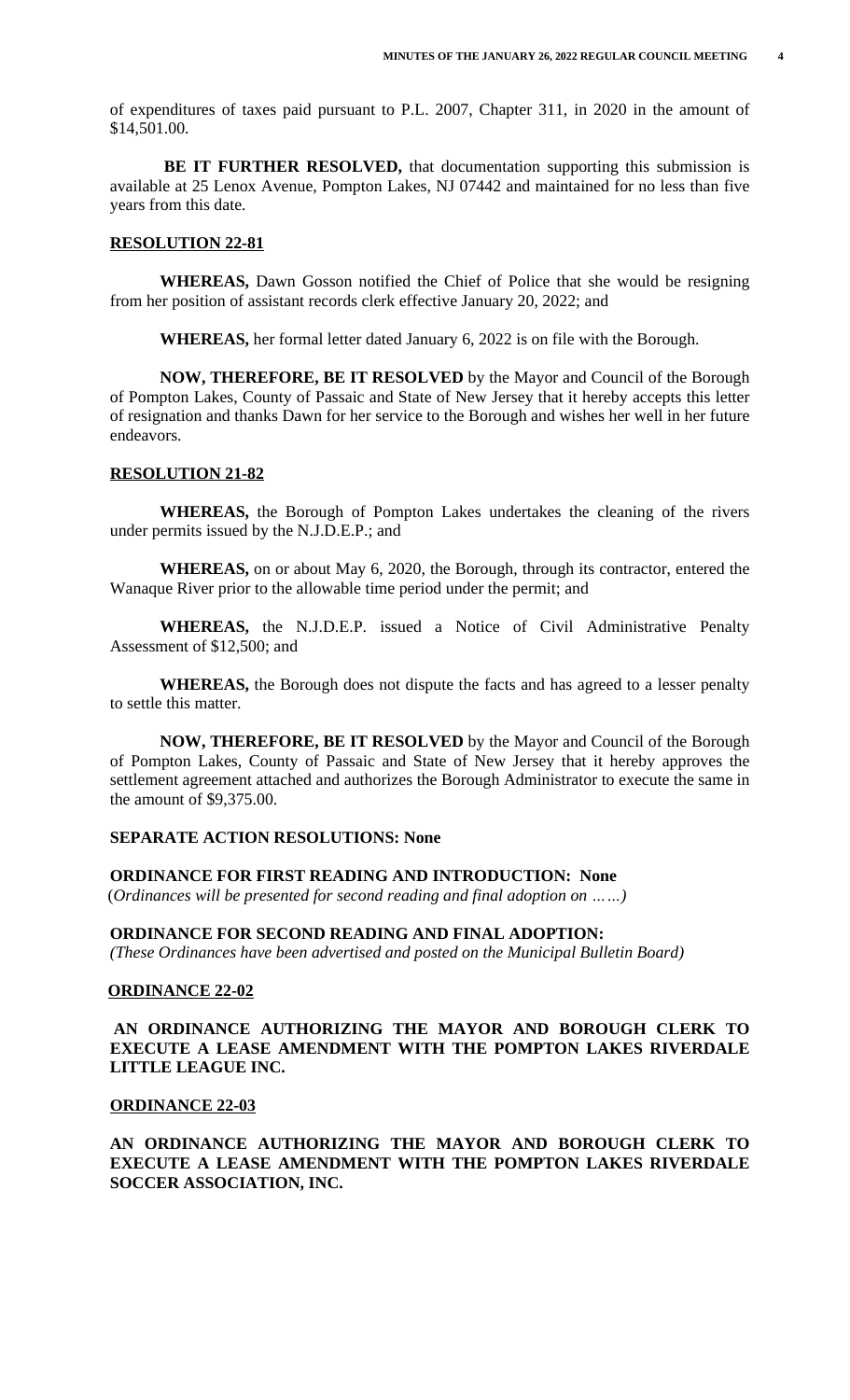# **ORDINANCE 22-04**

# **AN ORDINANCE AUTHORIZING THE MAYOR AND BOROUGH CLERK TO EXECUTE A LEASE AMENDMENT WITH THE POMPTON LAKES YOUTH ORGANIZATION, INC.**

Motion moved by Councilman Baig, second by Councilman Cruz to open the Meeting for public comments on Ordinances 22-02, 22-03, 22-04. All voted in favor of the motion.

No one from the public wished to make a comment.

Motion moved by Councilwoman Polidori, second by Councilman DeLine to close the Meeting for public comments. All voted in favor of the motion.

Motion moved by Councilman Baig, second by Councilwoman Kent to approve Ordinances 22- 02, 22-03, 22-04 for Final Adoption.

**Roll Call: Councilman Cruz, Yes, Councilman DeLine, Yes, Councilwoman Kent, Yes, Councilwoman Polidori, Yes, Councilman Venin, Yes Councilman Baig, Yes.** 

#### **ORDINANCE 22-05**

## **AN ORDINANCE AUTHORIZING THE MAYOR AND BOROUGH CLERK TO EXECUTE TOWER LEASE AGREEMENT AND REPEATER UTILIZATION AGREEMENT WITH NORTH JERSEY POLICE RADIO ASSOCIATION PURSUANT TO NJSA 40A:12-5 (a)(1)**

Motion moved by Councilman Baig, second by Councilwoman Polidori to open the Meeting for public comments on Ordinance No. 22-05. All voted in favor of the motion.

No one from the public wished to make a comment.

Motion moved by Councilman DeLine, second by Councilman Cruz to close the Meeting for public comments on Ordinance No. 22-05. All voted in favor of the motion.

Motion moved by Councilman Baig, second by Councilman Venin to approve Ordinance No. 22-05.

**Roll Call: Councilman Cruz, Yes, Councilman DeLine, Yes, Councilwoman Kent, Yes, Councilwoman Polidori, Yes, Councilman Venin, Yes Councilman Baig, Yes.** 

#### **ORDINANCE 22-06 (Pulled)**

**AN ORDINANCE AMENDING CHAPTER 7, SECTION 7-30, "TURN PROHIBITIONS" , OF THE MUNICIPAL CODE OF THE BOROUGH OF POMPTON LAKES TO ADD A LEFT TURN PROHIBITION FROM BABCOCK PLACE ONTO WANAQUE AVENUE**

#### **MAYOR MICHAEL SERRA:**

Mayor Serra reported on the following

- announced the Grand Opening of the new pet store on Saturday located in the Pompton Lakes Town Square as well as a new magic store and a therapy facility. Mayor Serra stated the progression of Redevelopment has made a positive impact and resulted in new business in town. Mayor Serra encouraged residents to shop locally.
- the Redevelopment project located in the middle of the business district has progressed and the buildings have been leveled and are being removed
- plans for the County Senior Housing project located off Ringwood Avenue are developing. Mayor Serra stated this was the former site for the County garage and stated an agreement has been reached to allow the salt tower to remain for use by northern municipalities.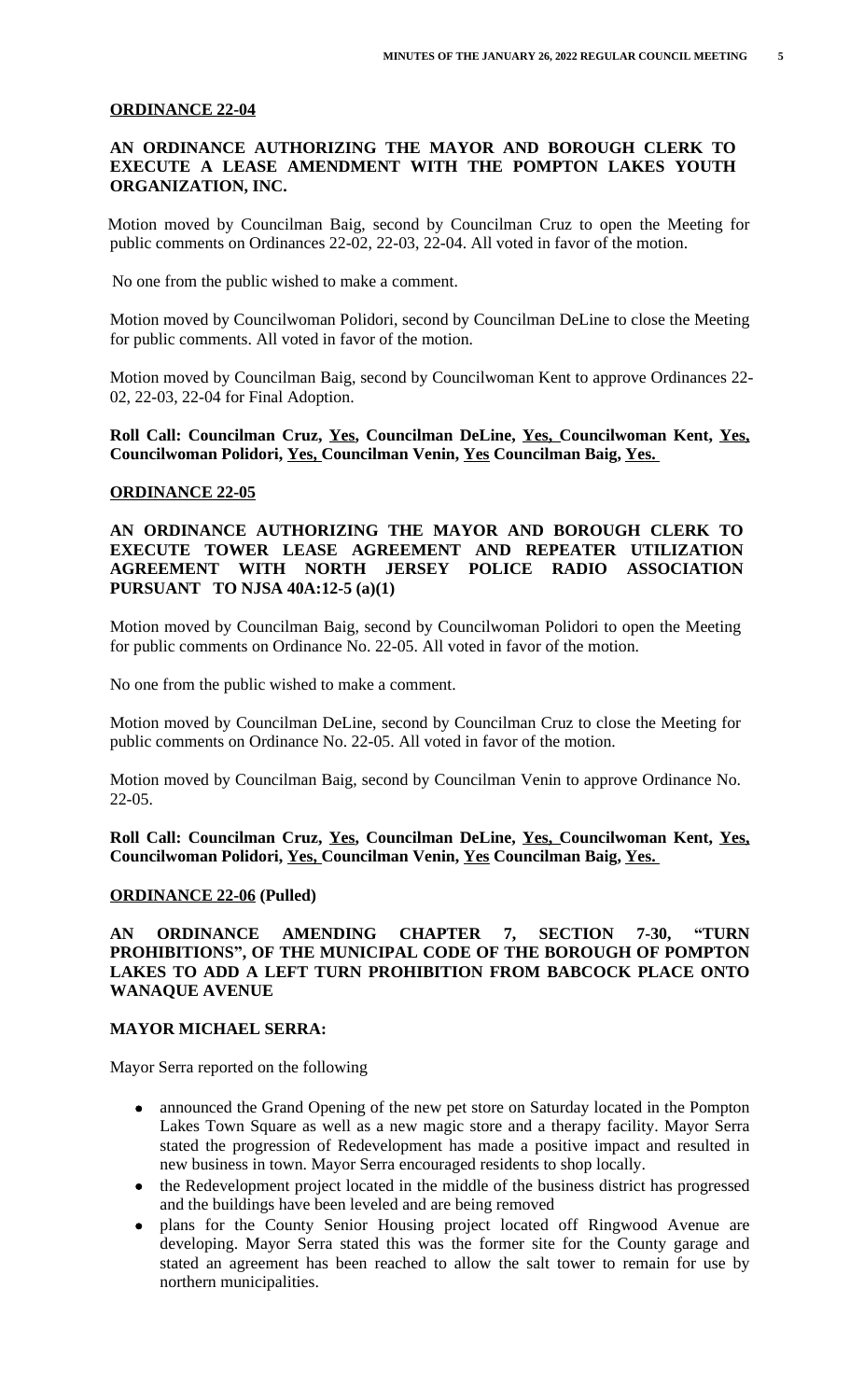#### **COUNCIL PRESIDENT POLIDORI:**

Councilwoman Polidori reported on the following.

- thanked the Special Officers for their service to the community
- acknowledged the efforts of the Planning Board with making revisions to Ordinance 22-06
- she along with Councilwoman Kent are coordinating efforts for improvements to Borough parks. Attended a meeting with the Supervisor for the Department of Public Works, Dan O'Rourke along with a park vendor to discuss maintenance and playground equipment for Pacifico Gallo Park and Hershfield Park.
- commented on the progression and the removal of buildings along Wanaque Avenue Redevelopment site in the Business District
- commented on new businesses moving into the Borough and urged residents shop locally

Mayor Serra stated he has attended many committee and commission meetings and has administered the Oath of Office to the members. Mayor Serra stated after discussions with the Borough Attorney, he would administer the Oath of Office for those who were interested but it was not a requirement.

# **COUNCILMAN CRUZ:**

Councilman Cruz had no report.

# **COUNCILMAN DELINE:**

Councilman DeLine reported on the following.

- three members were appointed to the Library Board and new officers were elected
- the library addition is on pause until the weather improves
- anticipate book circulation would return to pre-Covid levels–video borrowing has decreased due to streaming options
- programs continue at the Library and information can be accessed through the Library website or Facebook page
- thanked the Flood Advisory Board for their presentation this evening
- Passaic County is currently seeking public input for a bike plan through a questionnaire survey. For additional information visit www.publicinput.com/bikepassaiccounty or the County's Facebook page.
- local business owners had the opportunity to apply to the Borough for a grant. The funding was through the American Rescue Plan (ARP) and businesses that applied would receive \$5,000.00. Councilman DeLine thanked Mr. Boyle for arranging the grant program for local businesses.
- congratulated the Special Police Officers on their appointments this evening
- thanked Dawn Gosson for her service to the Police Department for the past  $8\frac{1}{2}$  years and stated she would continue as a child passenger safety technician and instructor.
- offered condolences to Dawn Sobchock for the passing of her husband, Joe Koning

Mayor Serra stated he attended the Recreation Meeting and announced the Teen Center is no longer located in the downstairs of the Rhino Theater. The Recreation Department is in the process of securing a new location for the Teen Center.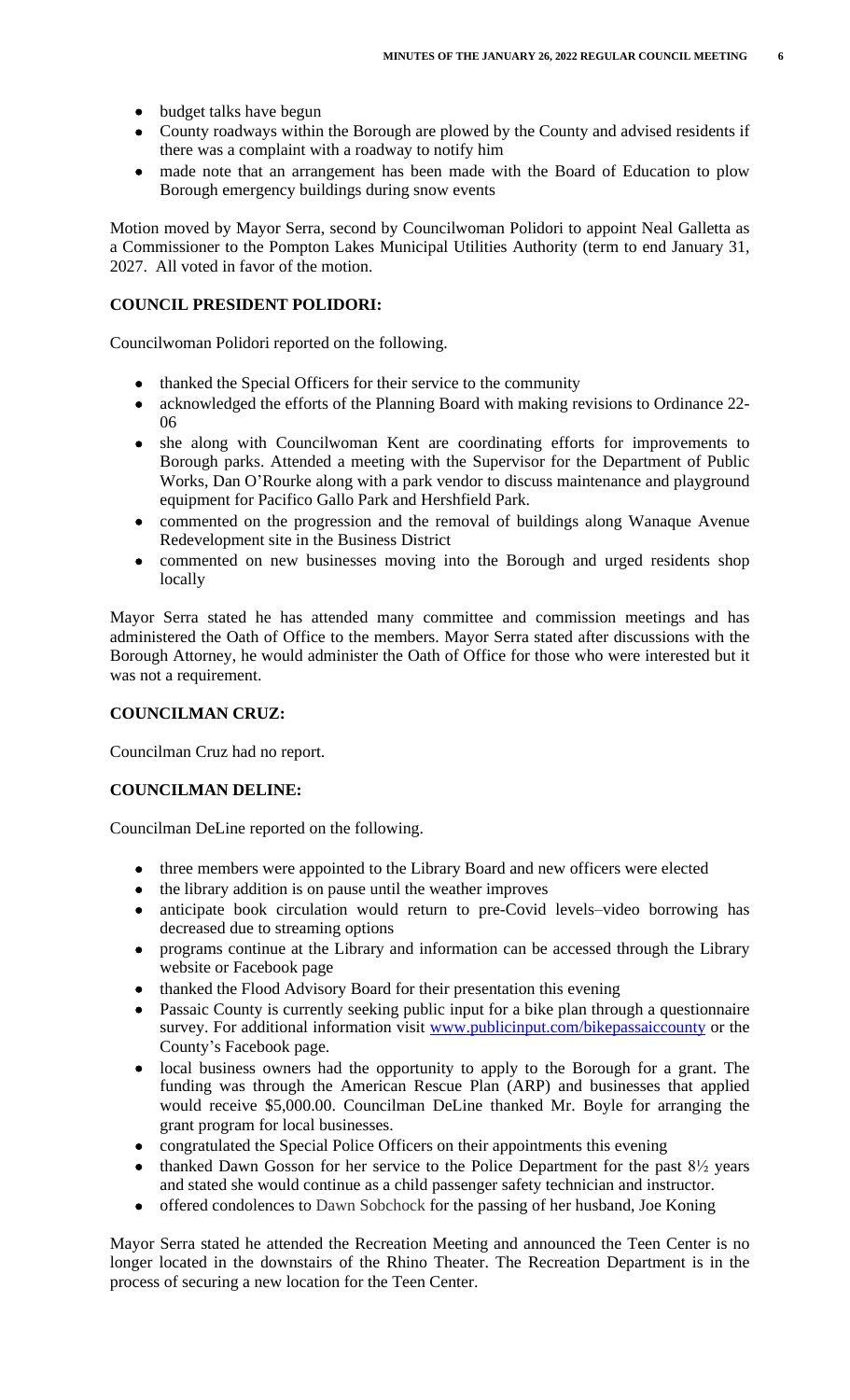Mayor Serra stated the Recreation Department is seeking camp counselors 16 years of age or older for Summer Camp and should apply through the Recreation Department.

## **COUNCILWOMAN KENT:**

Councilwoman Kent reported on the following.

- thanked Mrs. Venin, Steve Flormann and the Flood Advisory Board for the Flood Mitigation report. Councilwoman Kent acknowledged the Flood Advisory Board for volunteering and their efforts have had a positive impact for flood reduction. Councilwoman Kent requested the Governing Body consider implementing some of the proposed recommendations made by the Flood Advisory Board.
- thanked Ms. Dawson for her comments regarding the public crossing the lake on the ice and is pleased that Mr. Semeraro will address this issue
- the annual River Clean-up is tentatively scheduled for either May  $7<sup>th</sup>$  or the  $15<sup>th</sup>$  more information to follow
- looking forward to working with Councilwoman Polidori on renovating the parks. A public meeting regarding the county grant application for Hershfield Park will be held on February 26, 2022.
- questioned consultant fees associated with managing channel PLTV77. Mr. Boyle clarified the various consultant fees associated with managing the station as well as the procedure with posting videos to the channel. Mr. Boyle stated the equipment is antiquated and current Council Meeting programming maybe discontinued temporally. The Meetings can be viewed on YouTube or the Borough website.
- addressed concerns Ms. Doncoes voiced with the removal of approximately 100 trees located at the Willow Field Complex site. Councilwoman Kent stated for many years most of this land was zoned under conservation and recreation. Mr. Boyle responded and stated the Department Environmental Protection recommended the new tree plantings which will provide for additional water absorption and be much more effective for flood control. Mayor Serra stated residents continually request additional sports fields and was the reasoning behind the construction of Willow Field.
- congratulated the appointed Special Police Officers and thanked them for their commitment to the Borough

# **COUNCILMAN VENIN:**

Councilman Venin reported on the following.

- also congratulated the Special Police Officers for their appointment this evening
- congratulated Passaic County Pole Vault Champ Emma Keating
- there is an opening for a Second Alternate Member for the Historic Commission
- attended the Zoning Reorganization Meeting. Willie Hunt was selected as Chairman and Frank Abate was selected as Vice-Chairman
- thanked the Flood Advisory Board for their hard work and effort

# **COUNCILMAN BAIG:**

Councilman Baig reported on the following.

- congratulated the Special Police Officers
- thanked Ms. Venin for her Flood Advisory Board presentation
- the MUA reported that 9 Hamburg Turnpike Renewal project completed the water sewer connection for seven apartment units
- the 261 Urban Renewal project began the abandonment of their existing water and sewer services
- the MUA ratified the Highlands contract resolution
- the Oath of Office was administered to several members of the Redevelopment Agency including himself